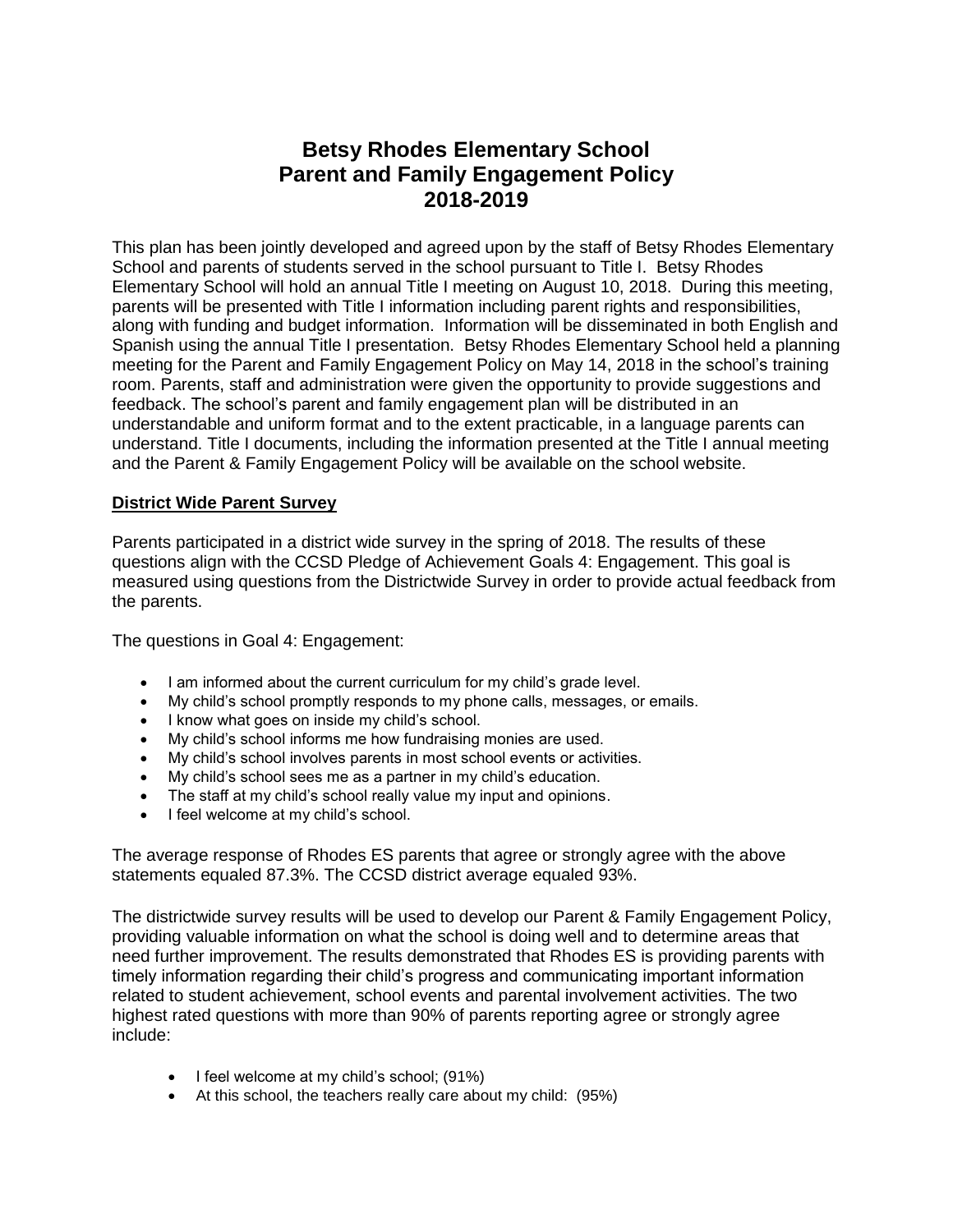One area that should be targeted for improvement is informing parents how fundraising money is spent. This was the lowest rated question, with 81% of parents reporting agree or strongly agree and 19% of parents reporting disagree or strongly disagree. Rhodes Elementary School will communicate with families what the monies raised from school fundraiser(s) will be earmarked through the school's website as well as newsletters sent out through the ParentLink system. In the spring of 2019, a letter will be sent home with each student, and posted to the school's website, detailing the efforts of fundraising funds at the school as well as how those funds were used for the school during the 2018-2019 school year.

Results of the annual districtwide survey will be provided on the school website and discussed during parenting events held throughout the school year. This will help us reach a wide audience and remind parents to participate in the survey on a yearly basis.

Betsy Rhodes Elementary School will continue its efforts to increase participation in the district wide survey. Rhodes ES will provide announcements and reminders through various media including: the school website, flyers, and the Parentlink communication system.

## **School Performance Plan**

The School Performance Plan (SPP) will be finalized in October, 2018. The plan will be created utilizing the Clark County School District's template and include administration, staff and parents. Parents will be invited to provide input during the SOT meeting held in May and the annual meeting in the fall. Parents will continue to be involved during the School Organizational Team meetings. Once the initial draft is complete, the entire staff and parents will review it during a community meeting. Changes will be discussed and the SPP will be finalized. Upon approval, the SPP will be available for download on the school website. Betsy Rhodes Elementary School will involve parents in an organized, ongoing, and timely way to assist with the planning, review, and improvement of Title I programs, School Performance Plan and Parent and Family Engagement Policy.

### **Educational Involvement Accords**

The Educational Involvement Accords are integrated into the registration process through Infinite Campus. Parents must review Accords prior to completing their child's registration. Administrators and teachers will have access to the Accords. The Educational Involvement Accords will be discussed annually during parent/teacher conferences and other occasions as necessary.

### **Parent Involvement in the Academic Achievement of Students**

Betsy Rhodes Elementary will provide assistance to parents, as appropriate, in understanding such topics as the state's academic content and achievement standards, state and local assessments, the requirements of Title I and how to work with school staff to improve the achievement of the student.

Administration and staff will provide high-quality curriculum and instruction in a supportive and effective learning environment enabling students to meet the state academic standards.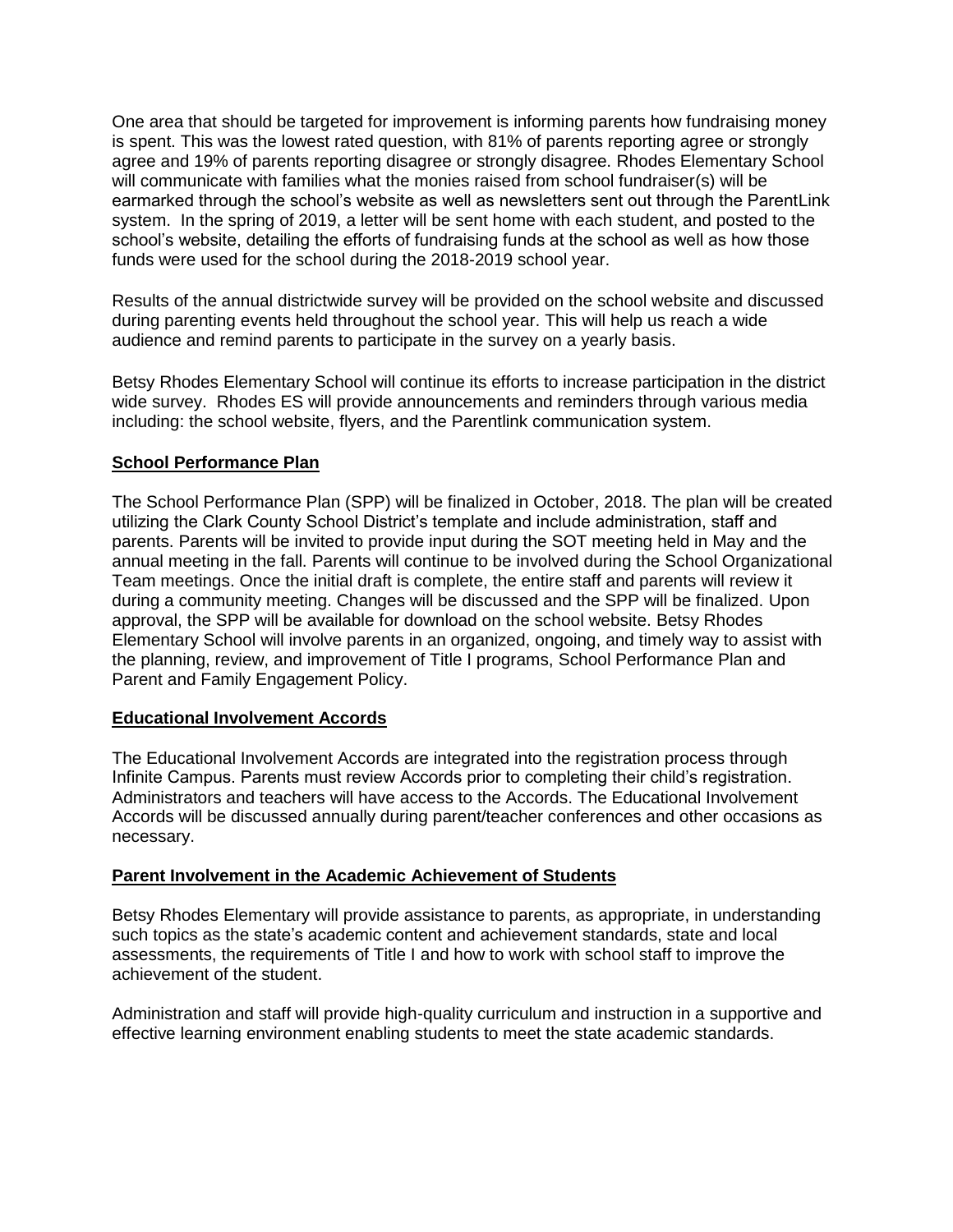Family curriculum nights in math and language arts will be held to educate parents in the school's curriculum. Parents will learn about the core programs being implemented including: Core Knowledge Language Arts, Eureka Math, Moby Max, Flying Start to Literacy and FOSS.

Betsy Rhodes Elementary will offer parent involvement activities in the school that will include opportunities for parents to volunteer and be involved. Parents are encouraged to participate in these types of activities which will include the following:

- Teacher assistance
- Rhodes ES special events including Field Day, Incentive Night and PTA sponsored events
- Parent Teacher Conferences

Betsy Rhodes Elementary will provide materials and training to help parents work with their children to improve the student's achievement, such as literacy training and using technology as appropriate, to foster parental involvement. Betsy Rhodes Elementary will provide access to educational resources for parents to use together with their children. Information on utilizing the Infinite Campus parent portal to monitor student progress and grades will be provided in trainings and available on the school website.

The Betsy Rhodes faculty has the opportunity to participate in family engagement courses offered by the CCSD FACES department. Rhodes ES looks forward to its partnership with FACES as we seek out new ways to involve parents and families in the education of their children.

The administration will, **with the assistance of parents**, educate teachers, pupil service personnel, principals and other staff in:

- The value and utility of contributions of parents
- How to reach out to, communicate with, and work with parents as equal partners
- Implementing and coordinating parent programs
- Building ties between parents and the school

The school will communicate in a variety of ways to ensure that parents have the most up-todate information regarding curriculum, instruction and parent involvement. The school will utilize seasonal newsletters, the school website, ParentLink, community resources, and flyers to provide current information about school programming. All information related to school and parent programs, meetings and other activities will be distributed in a language parents can understand.

The administration will, to the extent feasible and appropriate, coordinate and integrate parent involvement programs and activities with Las Vegas Safe Key and conduct other activities such as Parent University courses that encourage and support parents in more fully participating in the education of their children.

Rhodes Elementary School will provide reasonable support within our power for parental involvement activities as parents may request. This includes but is not limited to: child care during meetings, parent comment or suggestion sheets. Parents are invited to attend monthly School Organizational Team (SOT) meetings to provide suggestions on increasing parental involvement. Evaluations will be provided during academic nights to elicit feedback on additional